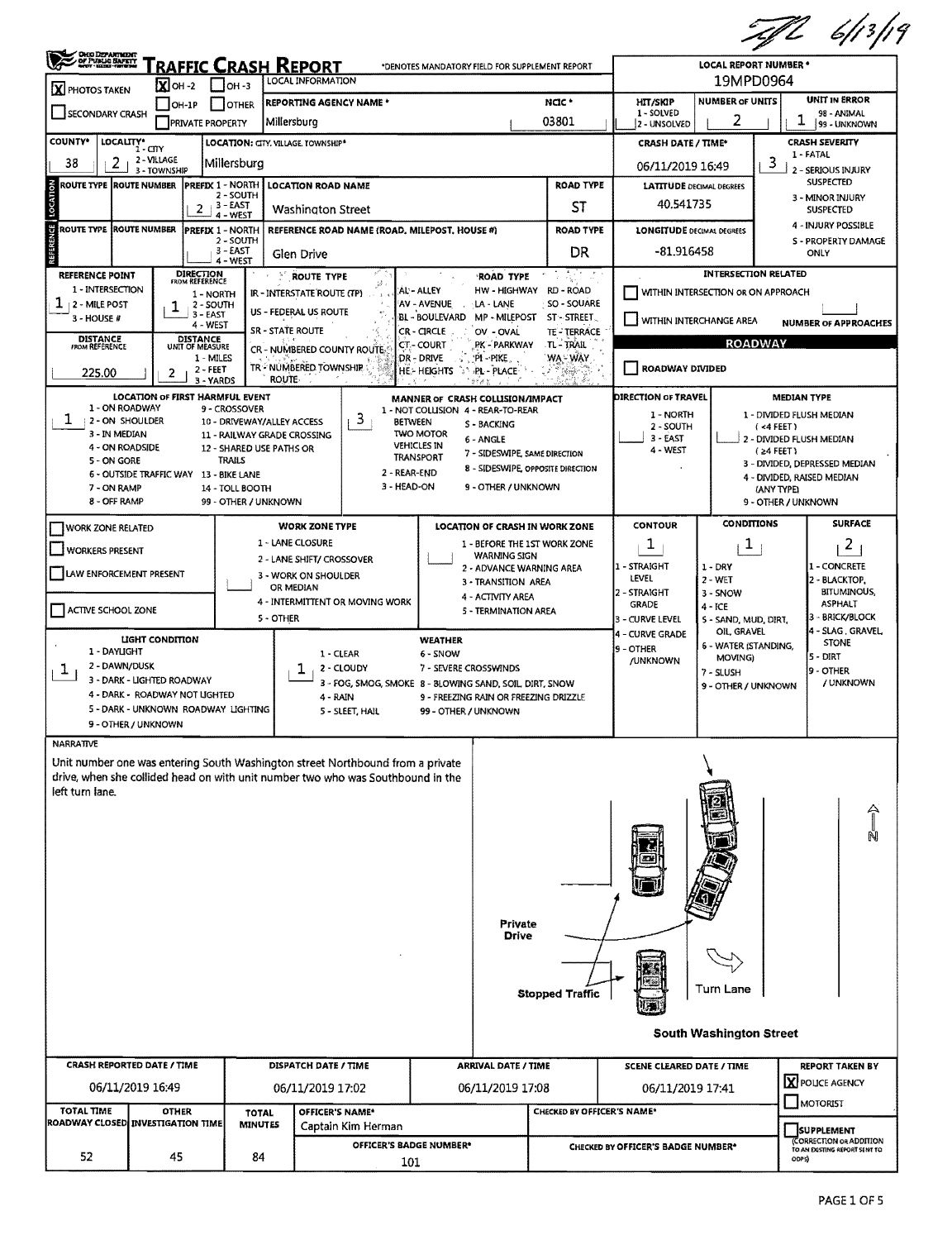|                                                                                                                                                                                                                                                    | OHO DEPARTMENT<br>OF PUBLIC BAPETY                                                                                                    |                                                            | <b>LOCAL REPORT NUMBER</b>               |                                                                                  |                                                 |                                                               |                                                                         |                                                                        |                                                           |  |  |  |  |  |  |
|----------------------------------------------------------------------------------------------------------------------------------------------------------------------------------------------------------------------------------------------------|---------------------------------------------------------------------------------------------------------------------------------------|------------------------------------------------------------|------------------------------------------|----------------------------------------------------------------------------------|-------------------------------------------------|---------------------------------------------------------------|-------------------------------------------------------------------------|------------------------------------------------------------------------|-----------------------------------------------------------|--|--|--|--|--|--|
|                                                                                                                                                                                                                                                    |                                                                                                                                       |                                                            |                                          |                                                                                  |                                                 |                                                               |                                                                         | 19MPD0964                                                              |                                                           |  |  |  |  |  |  |
| UNIT#                                                                                                                                                                                                                                              | OWNER NAME: LAST, FIRST, MIDDLE ( I SAME AS DRIVER)                                                                                   |                                                            |                                          |                                                                                  |                                                 |                                                               | OWNER PHONE:INCLUDE AREA CODE (EL SAME AS DRIVER)                       | DAMAGE                                                                 |                                                           |  |  |  |  |  |  |
|                                                                                                                                                                                                                                                    | DILLY, RICHARD, J                                                                                                                     |                                                            |                                          |                                                                                  |                                                 | 330-276-0324                                                  |                                                                         | <b>DAMAGE SCALE</b>                                                    |                                                           |  |  |  |  |  |  |
|                                                                                                                                                                                                                                                    | OWNER ADDRESS: STREET, CITY, STATE, ZIP ( C SAME AS DRIVER)                                                                           |                                                            |                                          | 1 - NONE<br>3 - FUNCTIONAL DAMAGE<br>2 - MINOR DAMAGE<br>4 - DISABLING DAMAGE    |                                                 |                                                               |                                                                         |                                                                        |                                                           |  |  |  |  |  |  |
|                                                                                                                                                                                                                                                    | 137660 TR 19, KILLBUCK, OH, 44637<br>COMMERCIAL CARRIER: NAME ADDRESS, CITY, STATE, ZIP                                               |                                                            |                                          |                                                                                  | COMMERCIAL CARRIER PHONE: INCLUDE AREA CODE     |                                                               |                                                                         | 9 - UNKNOWN                                                            |                                                           |  |  |  |  |  |  |
|                                                                                                                                                                                                                                                    |                                                                                                                                       |                                                            |                                          |                                                                                  |                                                 |                                                               |                                                                         | <b>DAMAGED AREA(S)</b>                                                 |                                                           |  |  |  |  |  |  |
| LP STATE<br><b>LICENSE PLATE #</b><br><b>VEHICLE IDENTIFICATION #</b>                                                                                                                                                                              |                                                                                                                                       |                                                            |                                          |                                                                                  |                                                 | <b>VEHICLE YEAR</b>                                           | <b>VEHICLE MAKE</b>                                                     | <b>INDICATE ALL THAT APPLY</b>                                         |                                                           |  |  |  |  |  |  |
| ОН                                                                                                                                                                                                                                                 | GRR8151<br>KM8NU13C08U061516                                                                                                          |                                                            |                                          |                                                                                  |                                                 | 2008                                                          | <b>HYUNDAI</b>                                                          |                                                                        |                                                           |  |  |  |  |  |  |
| <b>X</b> INSURANCE                                                                                                                                                                                                                                 | <b>INSURANCE COMPANY</b><br><b>INSURANCE POLICY #</b>                                                                                 |                                                            |                                          |                                                                                  |                                                 | COLOR                                                         | <b>VEHICLE MODEL</b>                                                    |                                                                        |                                                           |  |  |  |  |  |  |
|                                                                                                                                                                                                                                                    | <b>GRANGE</b>                                                                                                                         |                                                            |                                          | 25999520                                                                         |                                                 | GRN<br>TOWED BY: COMPANY NAME                                 | VERACRUZ                                                                |                                                                        |                                                           |  |  |  |  |  |  |
| <b>TYPE OF USE</b><br>IN EMERGENCY<br>COMMERCIAL<br><b>GOVERNMENT</b>                                                                                                                                                                              |                                                                                                                                       |                                                            |                                          | US DOT#                                                                          |                                                 | <b>RIGZ TOWING</b>                                            |                                                                         |                                                                        |                                                           |  |  |  |  |  |  |
| INTERLOCK                                                                                                                                                                                                                                          | <b>RESPONSE</b><br># OCCUPANTS                                                                                                        |                                                            | VEHICLE WEIGHT GVWR/GCWR                 |                                                                                  | <b>HAZARDOUS MATERIAL</b><br>MATERIAL<br>CLASS# | <b>PLACARD ID#</b>                                            |                                                                         |                                                                        |                                                           |  |  |  |  |  |  |
| <b>DEVICE</b><br>EQUIPPED                                                                                                                                                                                                                          | <b>HIT/SKIP UNIT</b>                                                                                                                  |                                                            | $1 - 510K$ LBS.<br>2 - 10.001 - 26K LBS. |                                                                                  |                                                 | RELEASED                                                      |                                                                         |                                                                        |                                                           |  |  |  |  |  |  |
|                                                                                                                                                                                                                                                    |                                                                                                                                       |                                                            |                                          | $3 - 26K$ LBS.                                                                   |                                                 | PLACARD                                                       |                                                                         |                                                                        |                                                           |  |  |  |  |  |  |
| 1 - PASSENGER CAR<br>12 - GOLF CART<br>18 - LIMO (LIVERY VEHICLE)<br>23 - PEDESTRIAN/SKATER<br>6 - VAN (9-15 SEATS)<br>2 - PASSENGER VAN<br>7 - MOTORCYCLE 2-WHEELED<br>13 - SNOWMOBILE<br>24 - WHEELCHAIR (ANY TYPE)<br>19 - BUS (16+ PASSENGERS) |                                                                                                                                       |                                                            |                                          |                                                                                  |                                                 |                                                               |                                                                         |                                                                        |                                                           |  |  |  |  |  |  |
|                                                                                                                                                                                                                                                    | (MINIVAN)<br>UNIT TYPE 3 - SPORT UTILITY                                                                                              | 8 - MOTORCYCLE 3-WHEELED<br>9 - AUTOCYCLE                  |                                          | 14 - SINGLE UNIT<br>20 - OTHER VEHICLE<br><b>TRUCK</b>                           | 25 - OTHER NON-MOTORIST                         |                                                               |                                                                         |                                                                        |                                                           |  |  |  |  |  |  |
|                                                                                                                                                                                                                                                    | VEHICLE                                                                                                                               | 10 - MOPED OR MOTORIZED                                    |                                          | 15 - SEMI-TRACTOR                                                                | 21 - HEAVY EQUIPMENT                            | 22 - ANIMAL WITH RIDER OR                                     | 26 - BICYCLE<br>27 - TRAIN                                              |                                                                        |                                                           |  |  |  |  |  |  |
|                                                                                                                                                                                                                                                    | 4 - PICK UP<br>5 - CARGO VAN                                                                                                          | BICYCLE<br>11 - ALL TERRAIN VEHICLE                        |                                          | 16 - FARM EQUIPMENT<br>17 - MOTORHOME                                            |                                                 | ANIMAL-DRAWN VEHICLE                                          | 99 - UNKNOWN OR HIT/SKIP                                                |                                                                        |                                                           |  |  |  |  |  |  |
|                                                                                                                                                                                                                                                    | (ATV/UTV)<br># OF TRAILING UNITS                                                                                                      |                                                            |                                          |                                                                                  |                                                 |                                                               |                                                                         | 12                                                                     | 12                                                        |  |  |  |  |  |  |
| <b>VEHICL</b>                                                                                                                                                                                                                                      | WAS VEHICLE OPERATING IN AUTONOMOUS                                                                                                   |                                                            |                                          | 0 - NO AUTOMATION                                                                |                                                 |                                                               |                                                                         |                                                                        | 12                                                        |  |  |  |  |  |  |
|                                                                                                                                                                                                                                                    | MODE WHEN CRASH OCCURRED?                                                                                                             |                                                            | 0                                        | 1 - DRIVER ASSISTANCE                                                            |                                                 | 3 - CONDITIONAL AUTOMATION 9 - UNKNOWN<br>4 - HIGH AUTOMATION |                                                                         |                                                                        |                                                           |  |  |  |  |  |  |
|                                                                                                                                                                                                                                                    | 1 - YES<br>2 - NO 9 - OTHER / UNKNOWN                                                                                                 |                                                            |                                          | AUTONOMOUS 2 - PARTIAL AUTOMATION 5 - FULL AUTOMATION                            |                                                 |                                                               |                                                                         |                                                                        |                                                           |  |  |  |  |  |  |
|                                                                                                                                                                                                                                                    | 1 - NONE                                                                                                                              |                                                            | <b>MODE LEVEL</b>                        | $11 - FIRE$                                                                      |                                                 |                                                               |                                                                         |                                                                        |                                                           |  |  |  |  |  |  |
|                                                                                                                                                                                                                                                    | 2 - TAXI                                                                                                                              | 6 - BUS - CHARTER/TOUR<br>7 - BUS - INTERCITY              |                                          | 12 - MILITARY                                                                    | 16 - FARM                                       | 17 - MOWING                                                   | 21 - MAIL CARRIER<br>99 - OTHER / UNKNOWN                               |                                                                        |                                                           |  |  |  |  |  |  |
| <b>SPECIAL</b>                                                                                                                                                                                                                                     | 3 - ELECTRONIC RIDE<br>8 - BUS - SHUTTLE<br>13 - POLICE<br>SHARING                                                                    |                                                            |                                          |                                                                                  |                                                 | 18 - SNOW REMOVAL                                             |                                                                         |                                                                        |                                                           |  |  |  |  |  |  |
|                                                                                                                                                                                                                                                    | <b>FUNCTION 4 - SCHOOL TRANSPORT</b>                                                                                                  | 9 - BUS - OTHER<br>10 - AMBULANCE                          |                                          | 14 - PUBLIC UTILITY<br>15 - CONSTRUCTION EQUIP.                                  |                                                 | 19 - TOWING<br>20 - SAFETY SERVICE                            |                                                                         |                                                                        |                                                           |  |  |  |  |  |  |
|                                                                                                                                                                                                                                                    | 5 - BUS - TRANSIT/COMMUTER                                                                                                            |                                                            |                                          |                                                                                  |                                                 | PATROL                                                        |                                                                         |                                                                        |                                                           |  |  |  |  |  |  |
|                                                                                                                                                                                                                                                    | 1 - NO CARGO BODY TYPE<br>/ NOT APPLICABLE                                                                                            | 4 - LOGGING<br>5 - INTERMODAL                              |                                          | 7 - GRAIN/CHIPS/GRAVEL<br>$8 - POLE$                                             | 11 - DUMP                                       | 12 - CONCRETE MIXER                                           | 99 - OTHER / UNKNOWN                                                    |                                                                        |                                                           |  |  |  |  |  |  |
| 2 - 8US<br>CONTAINER CHASSIS<br>CARGO<br>9 - CARGO TANK<br>3 - VEHICLE TOWING                                                                                                                                                                      |                                                                                                                                       |                                                            |                                          |                                                                                  |                                                 | 13 - AUTO TRANSPORTER                                         |                                                                         |                                                                        | lT_l1 3<br>9<br>9                                         |  |  |  |  |  |  |
| <b>BODY</b><br><b>TYPE</b>                                                                                                                                                                                                                         | ANOTHER MOTOR VEHICLE                                                                                                                 | 6 - CARGOVAN<br>/ENCLOSED BOX                              |                                          | 10 - FLAT BED                                                                    |                                                 | 14 - GARBAGE/REFUSE                                           |                                                                         |                                                                        |                                                           |  |  |  |  |  |  |
|                                                                                                                                                                                                                                                    | 1 - TURN SIGNALS                                                                                                                      | 4 - BRAKES                                                 |                                          | 7 - WORN OR SLICK TIRES                                                          |                                                 | 9 - MOTOR TROUBLE                                             | 99 - OTHER / UNKNOWN                                                    |                                                                        |                                                           |  |  |  |  |  |  |
| <b>VEHICLE</b>                                                                                                                                                                                                                                     | 2 - HEAD LAMPS<br>3 - TAIL LAMPS                                                                                                      | <b>S-STEERING</b><br><b>6 - TIRE BLOWOUT</b>               |                                          | 8 - TRAILER EQUIPMENT<br>DEFECTIVE                                               |                                                 | 10 - DISABLED FROM PRIOR<br><b>ACCIDENT</b>                   |                                                                         |                                                                        |                                                           |  |  |  |  |  |  |
| DEFECTS                                                                                                                                                                                                                                            |                                                                                                                                       |                                                            |                                          |                                                                                  |                                                 |                                                               |                                                                         | $\Box$ - NO DAMAGE $[0]$                                               | U-UNDERCARRIAGE [14]                                      |  |  |  |  |  |  |
|                                                                                                                                                                                                                                                    | 1 - INTERSECTION -<br>4 - MIDBLOCK -<br>7 - SHOULDER/ROADSIDE<br><b>MARKED CROSSWALK</b><br>MARKED CROSSWALK<br>8 - SIDEWALK          |                                                            |                                          |                                                                                  |                                                 | 10 - DRIVEWAY ACCESS<br><b>11 - SHARED USE PATHS</b>          | 99 - OTHER / UNKNOWN                                                    | $\Box$ -TOP(13)<br>$\Box$ - ALL AREAS [15]                             |                                                           |  |  |  |  |  |  |
| NON-<br>MOTORIST                                                                                                                                                                                                                                   | 2 - INTERSECTION -<br>UNMARKED CROSSWALK                                                                                              | 5 - TRAVEL LANE -<br>9 - MEDIAN/CROSSING<br>OTHER LOCATION |                                          |                                                                                  |                                                 | <b>OR TRAILS</b>                                              |                                                                         |                                                                        | $\Box$ - UNIT NOT AT SCENE [16]                           |  |  |  |  |  |  |
| LOCATION                                                                                                                                                                                                                                           | 3 - INTERSECTION - OTHER                                                                                                              | <b>6 - BICYCLE LANE</b>                                    |                                          | <b>ISLAND</b>                                                                    |                                                 | 12 - FIRST RESPONDER<br>AT INCIDENT SCENE                     |                                                                         |                                                                        |                                                           |  |  |  |  |  |  |
|                                                                                                                                                                                                                                                    | 1 - NON-CONTACT                                                                                                                       | 1 - STRAIGHT AHEAD<br>2 - BACKING                          |                                          | 9 - LEAVING TRAFFIC<br>LANE                                                      |                                                 | 15 - WALKING, RUNNING,<br>JOGGING, PLAYING                    | 21 - STANDING OUTSIDE<br>DISABLED VEHICLE                               | <b>INITIAL POINT OF CONTACT</b>                                        |                                                           |  |  |  |  |  |  |
| 3                                                                                                                                                                                                                                                  | 2 - NON-COLLISION<br>6                                                                                                                | 3 - CHANGING LANES                                         |                                          | 10 - PARKED                                                                      |                                                 | 16 - WORKING                                                  | 99 - OTHER / UNKNOWN                                                    | 0 - NO DAMAGE<br>14 - UNDERCARRIAGE                                    |                                                           |  |  |  |  |  |  |
| ACTION                                                                                                                                                                                                                                             | 3 - STRIKING<br>4 - STRUCK                                                                                                            | 4 - OVERTAKING/PASSING<br>PRE-CRASH 5 - MAKING RIGHT TURN  |                                          | 11 - SLOWING OR STOPPED<br>IN TRAFFIC                                            |                                                 | 17 - PUSHING VEHICLE<br>18 - APPROACHING OR                   |                                                                         | 12<br>1-12 - REFER TO UNIT 15 - VEHICLE NOT AT SCENE<br><b>DIAGRAM</b> |                                                           |  |  |  |  |  |  |
|                                                                                                                                                                                                                                                    | 5 - BOTH STRIKING                                                                                                                     | ACTIONS 6 - MAKING LEFT TURN<br>7 - MAKING U-TURN          |                                          | 12 - DRIVERLESS<br>13 - NEGOTIATING A CURVE                                      |                                                 | LEAVING VEHICLE<br>19 - STANDING                              |                                                                         | 99 - UNKNOWN<br>$13 - TOP$                                             |                                                           |  |  |  |  |  |  |
|                                                                                                                                                                                                                                                    | & STRUCK<br>9 - OTHER / UNKNOWN                                                                                                       | <b>B-ENTERING TRAFFIC</b><br>LANE                          |                                          | 14 - ENTERING OR CROSSING                                                        |                                                 | 20 - OTHER NON-MOTORIST                                       |                                                                         | TRAFFIC                                                                |                                                           |  |  |  |  |  |  |
|                                                                                                                                                                                                                                                    | 1 - NONE                                                                                                                              |                                                            |                                          | SPECIFIED LOCATION<br>8 - FOLLOWING TOO CLOSE 13 - IMPROPER START FROM           |                                                 |                                                               | 18 - OPERATING DEFECTIVE 23 - OPENING DOOR INTO                         | <b>TRAFFICWAY FLOW</b>                                                 | <b>TRAFFIC CONTROL</b>                                    |  |  |  |  |  |  |
|                                                                                                                                                                                                                                                    | 2 - FAILURE TO YIELD<br>3 - RAN RED LIGHT                                                                                             | /ACDA<br>9 - IMPROPER LANE                                 |                                          | A PARKED POSITION<br>14 - STOPPED OR PARKED                                      |                                                 | EQUIPMENT<br>19 - LOAD SHIFTING                               | ROADWAY<br>99 - OTHER IMPROPER                                          | $1 -$ ONE-WAY                                                          | 1 - ROUNDABOUT 4 - STOP SIGN                              |  |  |  |  |  |  |
| 2                                                                                                                                                                                                                                                  | 4 - RAN STOP SIGN                                                                                                                     | CHANGE                                                     |                                          | ILLEGALLY                                                                        |                                                 | /FALLING/SPILLING                                             | <b>ACTION</b>                                                           | 2 - TWO-WAY<br>2                                                       | 2 - SIGNAL<br>5 - YIELD SIGN<br>6                         |  |  |  |  |  |  |
|                                                                                                                                                                                                                                                    | 5 - UNSAFE SPEED<br>CONTRIBUTING 6 - IMPROPER TURN                                                                                    | 10 - IMPROPER PASSING<br>11 - DROVE OFF ROAD               |                                          | 15 - SWERVING TO AVOID<br>16 - WRONG WAY                                         |                                                 | 20 - IMPROPER CROSSING<br>21 - LYING IN ROADWAY               |                                                                         |                                                                        | 3 - FLASHER<br>6 - NO CONTROL                             |  |  |  |  |  |  |
| $5.1M_{\odot}$                                                                                                                                                                                                                                     | CIRCUMSTANCES <sub>7</sub> - LEFT OF CENTER                                                                                           | 12 - IMPROPER BACKING                                      |                                          | 17 - VISION OBSTRUCTION                                                          |                                                 | 22 - NOT DISCERNIBLE                                          |                                                                         | # OF THROUGH LANES<br>ON ROAD                                          | <b>RAIL GRADE CROSSING</b>                                |  |  |  |  |  |  |
| SEOUENCE OF EVENTS                                                                                                                                                                                                                                 |                                                                                                                                       |                                                            |                                          |                                                                                  |                                                 |                                                               |                                                                         |                                                                        | 1 - NOT INVLOVED<br>2 - INVOLVED-ACTIVE CROSSING          |  |  |  |  |  |  |
| ΓĒ,<br>20                                                                                                                                                                                                                                          | Barriot and a<br>1 - OVERTURN/ROLLOVER                                                                                                | 7 - SEPARATION OF UNITS                                    |                                          | EVENTS<br>12 - DOWNHILL RUNAWAY                                                  |                                                 | 19 - ANIMAL -OTHER                                            | 23 - STRUCK BY FALLING,                                                 | 2                                                                      | 3 - INVOLVED-PASSIVE CROSSING                             |  |  |  |  |  |  |
|                                                                                                                                                                                                                                                    | 2 - FIRE/EXPLOSION<br>3 - IMMERSION                                                                                                   | 8 - RAN OFF ROAD RIGHT<br>9 - RAN OFF ROAD LEFT            |                                          | 13 - OTHER NON-COLLISION 20 - MOTOR VEHICLE IN<br>14 - PEDESTRIAN                |                                                 | TRANSPORT                                                     | SHIFTING CARGO OR<br>ANYTHING SET IN                                    |                                                                        | UNIT / NON-MOTORIST DIRECTION                             |  |  |  |  |  |  |
| 2                                                                                                                                                                                                                                                  | 4 - JACKKNIFE                                                                                                                         | 10 - CROSS MEDIAN                                          |                                          | 15 - PEDALCYCLE                                                                  |                                                 | 21 - PARKED MOTOR                                             | MOTION BY A MOTOR<br>VEHICLE                                            |                                                                        | 1 - NORTH<br>5 - NORTHEAST                                |  |  |  |  |  |  |
|                                                                                                                                                                                                                                                    | 5 - CARGO / EQUIPMENT<br>LOSS OR SHIFT                                                                                                | 11 - CROSS CENTERLINE -<br>OPPOSITE DIRECTION              |                                          | 16 - RAILWAY VEHICLE<br>17 - ANIMAL - FARM                                       |                                                 | <b>VEHICLE</b><br>22 - WORK ZONE                              | 24 - OTHER MOVABLE<br>OBJECT                                            |                                                                        | 6 - NORTHWEST<br>2 - SOUTH<br>$3 - EAST$<br>7 - SOUTHEAST |  |  |  |  |  |  |
| з                                                                                                                                                                                                                                                  | 6 - EQUIPMENT FAILURE                                                                                                                 | OF TRAVEL                                                  |                                          | 18 - ANIMAL - DEER                                                               |                                                 | MAINTENANCE<br>EQUIPMENT                                      |                                                                         | <b>FROM</b><br>۳٥I                                                     | T.<br>4 - WEST<br>8 - SOUTHWEST                           |  |  |  |  |  |  |
|                                                                                                                                                                                                                                                    | 25 - IMPACT ATTENUATOR 31 - GUARDRAIL END                                                                                             |                                                            |                                          | <b>COLLISION WITH FIXED OBJECT - STRUCK COLLISION WITH FIXED OBJECT - STRUCK</b> |                                                 |                                                               | in a program<br>$\sim$ - $\sim$<br>and a strong company of the stronger |                                                                        | 9 - OTHER / UNKNOWN                                       |  |  |  |  |  |  |
|                                                                                                                                                                                                                                                    | / CRASH CUSHION                                                                                                                       | 32 - PORTABLE BARRIER                                      |                                          | 38 - OVERHEAD SIGN POST<br>39 - LIGHT / LUMINARIES                               | 46 - FENCE                                      | 45 - EMBANKMENT                                               | 52 - BUILDING<br>53 - TUNNEL                                            | UNIT SPEED                                                             | DETECTED SPEED                                            |  |  |  |  |  |  |
|                                                                                                                                                                                                                                                    | 26 - BRIDGE OVERHEAD<br>33 - MEDIAN CABLE BARRIER<br><b>SUPPORT</b><br><b>STRUCTURE</b><br>34 - MEDIAN GUARDRAIL<br>40 - UTILITY POLE |                                                            |                                          |                                                                                  | 48 - TREE                                       | 47 - MAILBOX                                                  | 54 - OTHER FIXED<br>OBJECT<br>99 - OTHER / UNKNOWN                      |                                                                        |                                                           |  |  |  |  |  |  |
|                                                                                                                                                                                                                                                    | 27 - BRIDGE PIER OR<br><b>BARRIER</b><br>41 - OTHER POST, POLE<br>OR SUPPORT<br><b>ASUTMENT</b><br>35 - MEDIAN CONCRETE               |                                                            |                                          |                                                                                  |                                                 | 49 - FIRE HYDRANT<br>50 - WORK ZONE                           | 5                                                                       | 1 - STATED / ESTIMATED SPEED                                           |                                                           |  |  |  |  |  |  |
|                                                                                                                                                                                                                                                    | 28 - BRIDGE PARAPET<br><b>BARRIER</b><br>42 - CULVERT<br>29 - BRIDGE RAIL<br>36 - MEDIAN OTHER BARRIER 43 - CURB                      |                                                            |                                          |                                                                                  |                                                 | MAINTENANCE<br>EQUIPMENT                                      |                                                                         | <b>POSTED SPEED</b>                                                    | ı<br>  2 - CALCULATED / EDR                               |  |  |  |  |  |  |
|                                                                                                                                                                                                                                                    | 30 - GUARDRAIL FACE<br>37 - TRAFFIC SIGN POST<br>44 - DITCH                                                                           |                                                            |                                          |                                                                                  |                                                 |                                                               | 51 - WALL                                                               |                                                                        |                                                           |  |  |  |  |  |  |
|                                                                                                                                                                                                                                                    | FIRST HARMFUL EVENT                                                                                                                   | ı                                                          |                                          | <b>MOST HARMFUL EVENT</b>                                                        |                                                 |                                                               |                                                                         | 35                                                                     | 3 - UNDETERMINED                                          |  |  |  |  |  |  |

 $\sim 10^{-1}$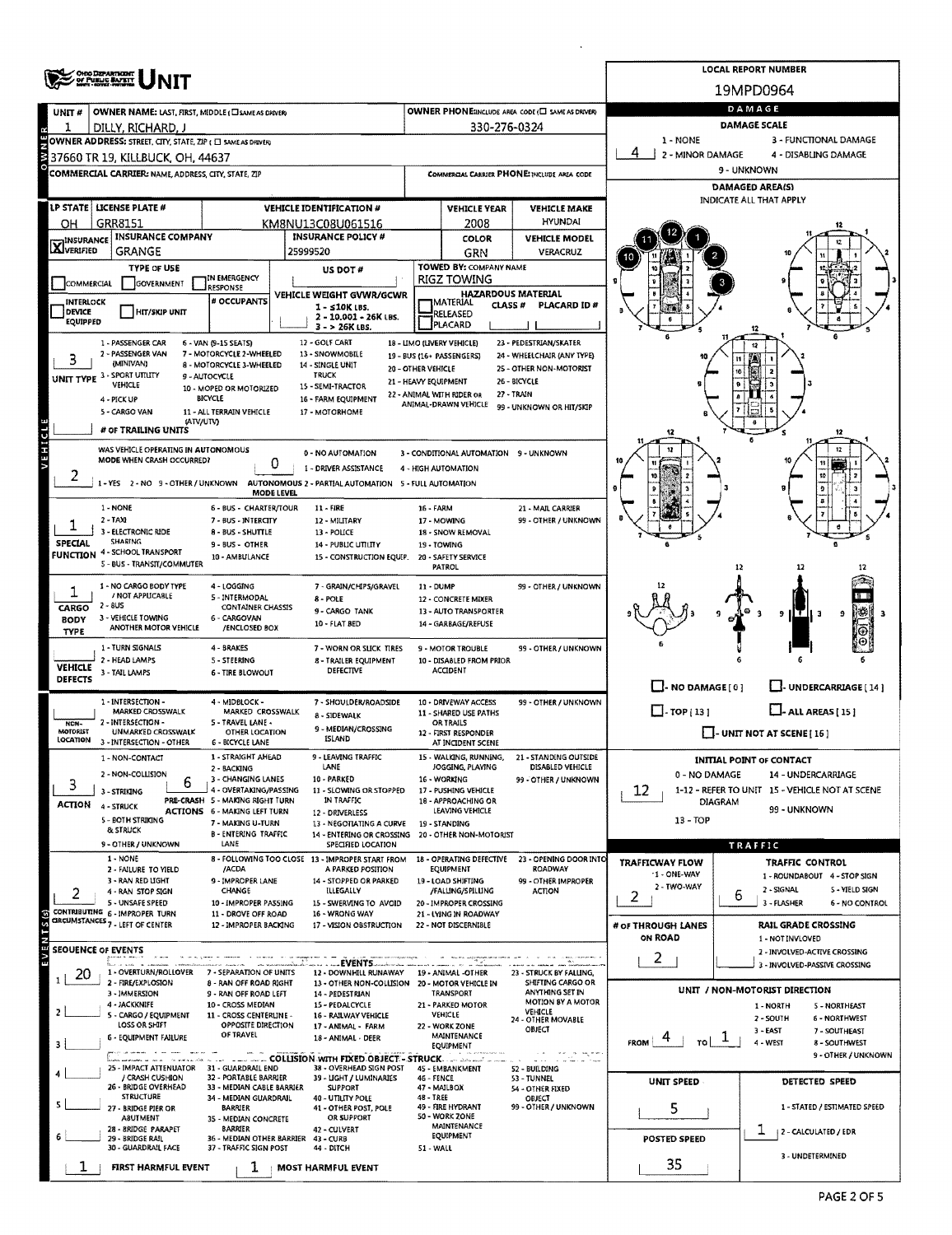|                                                                                                                                                                                                                                                | <b>ONG DEPARTMENT</b><br>OF PUBLIC SAMETY                                                                                                  |                                                                 | <b>LOCAL REPORT NUMBER</b>                                             |                                                                                                             |                                                   |                                                   |                                                                                    |                                                 |  |  |  |  |  |
|------------------------------------------------------------------------------------------------------------------------------------------------------------------------------------------------------------------------------------------------|--------------------------------------------------------------------------------------------------------------------------------------------|-----------------------------------------------------------------|------------------------------------------------------------------------|-------------------------------------------------------------------------------------------------------------|---------------------------------------------------|---------------------------------------------------|------------------------------------------------------------------------------------|-------------------------------------------------|--|--|--|--|--|
|                                                                                                                                                                                                                                                |                                                                                                                                            |                                                                 |                                                                        |                                                                                                             |                                                   |                                                   | 19MPD0964                                                                          |                                                 |  |  |  |  |  |
| UNIT <sub>#</sub>                                                                                                                                                                                                                              | OWNER NAME: LAST, FIRST, MIDDLE (CI SAME AS DRIVER)                                                                                        |                                                                 |                                                                        |                                                                                                             |                                                   | OWNER PHONE: MCLUDE AREA CODE (C) SAME AS DRIVERY | DAMAGE                                                                             |                                                 |  |  |  |  |  |
| R                                                                                                                                                                                                                                              | MCDOWELL, MICHAEL, M                                                                                                                       |                                                                 |                                                                        |                                                                                                             | 330-674-8376                                      |                                                   | DAMAGE SCALE                                                                       |                                                 |  |  |  |  |  |
|                                                                                                                                                                                                                                                | <b>SOWNER ADDRESS:</b> STREET, CITY, STATE, ZIP ( C) SAME AS DRIVER<br><b>S</b> 1073 WOOSTER ROAD, MILLERSBURG, OH, 44654                  |                                                                 |                                                                        |                                                                                                             |                                                   |                                                   | 1 - NONE<br>3 - FUNCTIONAL DAMAGE<br>4<br>2 - MINOR DAMAGE<br>4 - DISABLING DAMAGE |                                                 |  |  |  |  |  |
|                                                                                                                                                                                                                                                | COMMERCIAL CARRIER: NAME, ADDRESS, CITY, STATE, ZIP                                                                                        |                                                                 |                                                                        |                                                                                                             |                                                   | COMMERCIAL CARRIER PHONE: INCLUDE AREA CODE       | 9 - UNKNOWN                                                                        |                                                 |  |  |  |  |  |
|                                                                                                                                                                                                                                                |                                                                                                                                            |                                                                 |                                                                        |                                                                                                             |                                                   |                                                   | <b>DAMAGED AREA(S)</b>                                                             |                                                 |  |  |  |  |  |
|                                                                                                                                                                                                                                                | LP STATE   LICENSE PLATE #                                                                                                                 |                                                                 | <b>VEHICLE IDENTIFICATION #</b>                                        | <b>VEHICLE YEAR</b><br><b>VEHICLE MAKE</b>                                                                  |                                                   |                                                   |                                                                                    | INDICATE ALL THAT APPLY                         |  |  |  |  |  |
| OН                                                                                                                                                                                                                                             | <b>HML8150</b>                                                                                                                             |                                                                 | 1C4PJMDN2KD243927                                                      | JEEP<br>2019<br><b>COLOR</b>                                                                                |                                                   |                                                   |                                                                                    |                                                 |  |  |  |  |  |
| <b>X</b> INSURANCE                                                                                                                                                                                                                             | <b>INSURANCE COMPANY</b>                                                                                                                   | <b>INSURANCE POLICY #</b><br>CINCINNATI INSURANCE<br>A010774670 |                                                                        |                                                                                                             |                                                   | <b>VEHICLE MODEL</b><br><b>CHEROKEE</b>           |                                                                                    |                                                 |  |  |  |  |  |
|                                                                                                                                                                                                                                                | <b>TYPE OF USE</b>                                                                                                                         |                                                                 | US DOT #                                                               |                                                                                                             | <b>RED</b><br>TOWED BY: COMPANY NAME              |                                                   |                                                                                    |                                                 |  |  |  |  |  |
| IN EMERGENCY<br>COMMERCIAL<br><b>GOVERNMENT</b><br><b>ESPONSE</b>                                                                                                                                                                              |                                                                                                                                            |                                                                 |                                                                        |                                                                                                             | RIGZ TOWING                                       |                                                   |                                                                                    |                                                 |  |  |  |  |  |
| <b>INTERLOCK</b>                                                                                                                                                                                                                               |                                                                                                                                            | VEHICLE WEIGHT GVWR/GCWR<br>$1 - 510K$ LBS.                     |                                                                        | <b>HAZARDOUS MATERIAL</b><br><b>IMATERIAL</b><br><b>CLASS#</b>                                              | PLACARD ID #                                      |                                                   |                                                                                    |                                                 |  |  |  |  |  |
| DEVICE<br>EQUIPPED                                                                                                                                                                                                                             | <b>HIT/SKIP UNIT</b>                                                                                                                       |                                                                 | 2 - 10.001 - 26K LBS.<br>$3 - 26K$ LBS.                                |                                                                                                             | RELEASED<br>PLACARD                               |                                                   |                                                                                    |                                                 |  |  |  |  |  |
|                                                                                                                                                                                                                                                | 1 - PASSENGER CAR                                                                                                                          | 6 - VAN (9-15 SEATS)                                            | 12 - GOLF CART                                                         |                                                                                                             | 18 - UMO (LIVERY VEHICLE)                         | 23 - PEDESTRIAN/SKATER                            |                                                                                    |                                                 |  |  |  |  |  |
| 2 - PASSENGER VAN<br>7 - MOTORCYCLE 2-WHEELED<br>13 - SNOWMOBILE<br>19 - 8US (16+ PASSENGERS)<br>24 - WHEELCHAIR (ANY TYPE)<br>≾<br>(MINIVAN)<br>8 - MOTORCYCLE 3-WHEELED<br>14 - SINGLE UNIT<br>25 - OTHER NON-MOTORIST<br>20 - OTHER VEHICLE |                                                                                                                                            |                                                                 |                                                                        |                                                                                                             |                                                   |                                                   |                                                                                    |                                                 |  |  |  |  |  |
|                                                                                                                                                                                                                                                | UNIT TYPE 3 - SPORT UTILITY<br>VEHICLE                                                                                                     | 9 - AUTOCYCLE                                                   | TRUCK<br>15 - SEMI-TRACTOR                                             | 21 - HEAVY EQUIPMENT                                                                                        |                                                   | 26 - BICYCLE                                      |                                                                                    |                                                 |  |  |  |  |  |
|                                                                                                                                                                                                                                                | 4 - PICK UP                                                                                                                                | 10 - MOPED OR MOTORIZED<br>BICYCLE                              | 16 - FARM EQUIPMENT                                                    |                                                                                                             | 22 - ANIMAL WITH RIDER OR<br>ANIMAL-DRAWN VEHICLE | 27 - TRAIN<br>99 - UNKNOWN OR HIT/SKIP            |                                                                                    |                                                 |  |  |  |  |  |
|                                                                                                                                                                                                                                                | 5 - CARGO VAN<br>(ATV/UTV)                                                                                                                 | 11 - ALL TERRAIN VEHICLE                                        | 17 - MOTORHOME                                                         |                                                                                                             |                                                   |                                                   |                                                                                    |                                                 |  |  |  |  |  |
|                                                                                                                                                                                                                                                | # OF TRAILING UNITS                                                                                                                        |                                                                 |                                                                        |                                                                                                             |                                                   |                                                   |                                                                                    | 12                                              |  |  |  |  |  |
| VEHICL                                                                                                                                                                                                                                         | WAS VEHICLE OPERATING IN AUTONOMOUS<br>MODE WHEN CRASH OCCURRED?                                                                           |                                                                 | 0 - NO AUTOMATION                                                      |                                                                                                             | 3 - CONDITIONAL AUTOMATION 9 - UNKNOWN            |                                                   |                                                                                    | 12                                              |  |  |  |  |  |
| ۷                                                                                                                                                                                                                                              |                                                                                                                                            | 0                                                               | 1 - DRIVER ASSISTANCE                                                  |                                                                                                             | 4 - HIGH AUTOMATION                               |                                                   |                                                                                    | X.                                              |  |  |  |  |  |
|                                                                                                                                                                                                                                                | 1 - YES 2 - NO 9 - OTHER / UNKNOWN AUTONOMOUS 2 - PARTIAL AUTOMATION 5 - FULL AUTOMATION                                                   | MODE LEVEL                                                      |                                                                        |                                                                                                             |                                                   |                                                   |                                                                                    |                                                 |  |  |  |  |  |
|                                                                                                                                                                                                                                                | 1 - NONE<br>$2 - TAXI$                                                                                                                     | 6 - BUS - CHARTER/TOUR                                          | $11 - FIRE$                                                            | 16 - FARM                                                                                                   |                                                   | 21 - MAIL CARRIER<br>99 - OTHER / UNKNOWN         |                                                                                    |                                                 |  |  |  |  |  |
|                                                                                                                                                                                                                                                | 3 - ELECTRONIC RIDE                                                                                                                        | 7 - BUS - INTERCITY<br>8 - BUS - SHUTTLE                        | 12 - MILITARY<br>13 - POLICE                                           |                                                                                                             | 17 MOWING<br>18 - SNOW REMOVAL                    |                                                   |                                                                                    |                                                 |  |  |  |  |  |
| SPECIAL<br>FUNCTION                                                                                                                                                                                                                            | SHARING<br>4 - SCHOOL TRANSPORT                                                                                                            | 9 - BUS - OTHER<br>10 - AM8ULANCE                               | 14 - PUBLIC UTILITY<br>15 - CONSTRUCTION EQUIP.                        |                                                                                                             | 19 - TOWING<br>20 - SAFETY SERVICE                |                                                   |                                                                                    |                                                 |  |  |  |  |  |
|                                                                                                                                                                                                                                                | 5 - BUS - TRANSIT/COMMUTER                                                                                                                 |                                                                 |                                                                        |                                                                                                             | <b>PATROL</b>                                     |                                                   |                                                                                    | 12<br>12<br>12                                  |  |  |  |  |  |
|                                                                                                                                                                                                                                                | 1 - NO CARGO BODY TYPE                                                                                                                     | 4 - LOGGING                                                     | 7 - GRAIN/CHIPS/GRAVEL                                                 | 11 - DUMP                                                                                                   |                                                   | 99 - OTHER / UNKNOWN                              |                                                                                    |                                                 |  |  |  |  |  |
| CARGO                                                                                                                                                                                                                                          | / NOT APPUCABLE<br>$2 - BUS$                                                                                                               | 5 - INTERMODAL<br><b>CONTAINER CHASSIS</b>                      | <b>B-POLE</b><br>9 - CARGO TANK                                        |                                                                                                             | 12 - CONCRETE MIXER<br>13 - AUTO TRANSPORTER      |                                                   |                                                                                    | ջ ⊪⊤<br>9                                       |  |  |  |  |  |
| <b>BODY</b><br><b>TYPE</b>                                                                                                                                                                                                                     | 3 - VEHICLE TOWING<br>ANOTHER MOTOR VEHICLE                                                                                                | 6 - CARGOVAN<br>/ENCLOSED BOX                                   | 10 - FLAT BED                                                          |                                                                                                             | 14 - GARBAGE/REFUSE                               |                                                   |                                                                                    |                                                 |  |  |  |  |  |
|                                                                                                                                                                                                                                                | 1 - TURN SIGNALS                                                                                                                           | 4 - BRAKES                                                      | 7 - WORN OR SLICK TIRES                                                |                                                                                                             | 9 - MOTOR TROUBLE                                 | 99 - OTHER / UNKNOWN                              |                                                                                    |                                                 |  |  |  |  |  |
| <b>VEHICLE</b>                                                                                                                                                                                                                                 | 2 - HEAD LAMPS                                                                                                                             | 5 - STEERING                                                    | 8 - TRAILER EQUIPMENT<br>DEFECTIVE                                     |                                                                                                             | 10 - DISABLED FROM PRIOR<br>ACCIDENT              |                                                   |                                                                                    |                                                 |  |  |  |  |  |
| <b>DEFECTS</b>                                                                                                                                                                                                                                 | 3 - TAIL LAMPS                                                                                                                             | 6 - TIRE BLOWOUT                                                |                                                                        |                                                                                                             |                                                   |                                                   | $\Box$ - NO DAMAGE [ 0 ]<br>- UNDERCARRIAGE [14]                                   |                                                 |  |  |  |  |  |
|                                                                                                                                                                                                                                                | 1 - INTERSECTION -                                                                                                                         | 4 - MIDBLOCK -                                                  | 7 - SHOULDER/ROADSIDE                                                  |                                                                                                             | 10 - DRIVEWAY ACCESS                              | 99 - OTHER / UNKNOWN                              |                                                                                    |                                                 |  |  |  |  |  |
| NON-                                                                                                                                                                                                                                           | MARKED CROSSWALK<br>2 - INTERSECTION -                                                                                                     | MARKED CROSSWALK<br>5 - TRAVEL LANE -                           | 8 - SIDEWALK<br>9 - MEDIAN/CROSSING                                    |                                                                                                             | 11 - SHARED USE PATHS<br><b>OR TRAILS</b>         |                                                   | $\Box$ -TOP(13)                                                                    | $\Box$ - ALL AREAS [ 15 ]                       |  |  |  |  |  |
| <b>MOTORIST</b><br>LOCATION                                                                                                                                                                                                                    | UNMARKED CROSSWALK<br>3 - INTERSECTION - OTHER                                                                                             | <b>OTHER LOCATION</b><br>6 - BICYCLE LANE                       | ISLAND                                                                 |                                                                                                             | 12 - FIRST RESPONDER<br>AT INCIDENT SCENE         |                                                   |                                                                                    | $\Box$ - UNIT NOT AT SCENE [16]                 |  |  |  |  |  |
|                                                                                                                                                                                                                                                | 1 - NON-CONTACT                                                                                                                            | 1 - STRAIGHT AHEAD                                              | 9 - LEAVING TRAFFIC                                                    |                                                                                                             | 15 - WALKING, RUNNING,                            | 21 - STANDING OUTSIDE                             |                                                                                    | <b>INITIAL POINT OF CONTACT</b>                 |  |  |  |  |  |
| 3.                                                                                                                                                                                                                                             | 2 - NON-COLLISION                                                                                                                          | 2 - BACKING<br>3 - CHANGING LANES                               | LANE<br>10 - PARKED                                                    |                                                                                                             | JOGGING, PLAYING<br>16 - WORKING                  | DISABLED VEHICLE<br>99 - OTHER / UNKNOWN          | 0 - NO DAMAGE<br>14 - UNDERCARRIAGE                                                |                                                 |  |  |  |  |  |
| ACTION                                                                                                                                                                                                                                         | 3 - STRIKING                                                                                                                               | 4 - OVERTAKING/PASSING<br>PRE-CRASH 5 - MAKING RIGHT TURN       | 11 - SLOWING OR STOPPED<br>IN TRAFFIC                                  |                                                                                                             | 17 - PUSHING VEHICLE<br>18 - APPROACHING OR       |                                                   | 1-12 - REFER TO UNIT 15 - VEHICLE NOT AT SCENE<br>12.<br>DIAGRAM                   |                                                 |  |  |  |  |  |
|                                                                                                                                                                                                                                                | 4 - STRUCK<br>5 - BOTH STRIKING                                                                                                            | ACTIONS 6 - MAKING LEFT TURN<br>7 - MAKING U-TURN               | 12 - DRIVERLESS<br>13 - NEGOTIATING A CURVE                            |                                                                                                             | LEAVING VEHICLE<br>19 - STANDING                  |                                                   | 99 - UNKNOWN<br>13 - TOP                                                           |                                                 |  |  |  |  |  |
|                                                                                                                                                                                                                                                | <b>B. STRUCK</b>                                                                                                                           | 8 - ENTERING TRAFFIC                                            | 14 - ENTERING OR CROSSING 20 - OTHER NON-MOTORIST                      |                                                                                                             |                                                   |                                                   |                                                                                    |                                                 |  |  |  |  |  |
|                                                                                                                                                                                                                                                | 9 - OTHER / UNKNOWN<br>1 - NONE                                                                                                            | LANE                                                            | SPECIFIED LOCATION<br>8 - FOLLOWING TOO CLOSE 13 - IMPROPER START FROM |                                                                                                             | 18 - OPERATING DEFECTIVE                          | 23 - OPENING DOOR INTO                            |                                                                                    | TRAFFIC                                         |  |  |  |  |  |
|                                                                                                                                                                                                                                                | 2 - FAILURE TO VIELD<br>3 - RAN RED LIGHT                                                                                                  | /ACDA<br>9 - IMPROPER LANE                                      | A PARKED POSITION<br>14 - STOPPED OR PARKED                            |                                                                                                             | EQUIPMENT<br>19 - LOAD SHIFTING                   | ROADWAY<br>99 - OTHER IMPROPER                    | TRAFFICWAY FLOW<br>1 - ONE-WAY                                                     | TRAFFIC CONTROL<br>1 - ROUNDABOUT 4 - STOP SIGN |  |  |  |  |  |
|                                                                                                                                                                                                                                                | 4 - RAN STOP SIGN                                                                                                                          | CHANGE                                                          | <b>ILLEGALLY</b>                                                       |                                                                                                             | /FALLING/SPILLING                                 | АСПОН                                             | 2 - TWO-WAY<br>2                                                                   | 2 - SIGNAL<br>5 - MELD SIGN<br>ь                |  |  |  |  |  |
|                                                                                                                                                                                                                                                | 5 - UNSAFE SPEED<br>CONTRIBUTING 6 - IMPROPER TURN                                                                                         | 10 - IMPROPER PASSING<br>11 - DROVE OFF ROAD                    | 15 - SWERVING TO AVOID<br>16 - WRONG WAY                               |                                                                                                             | 20 - IMPROPER CROSSING<br>21 - LYING IN ROADWAY   |                                                   |                                                                                    | 3 - FLASHER<br><b>6 NO CONTROL</b>              |  |  |  |  |  |
| ENTS (s)                                                                                                                                                                                                                                       | CIRCUMSTANCES 7 - LEFT OF CENTER                                                                                                           | 12 - IMPROPER BACKING                                           | 17 - VISION OBSTRUCTION                                                |                                                                                                             | 22 - NOT DISCERNIBLE                              |                                                   | # OF THROUGH LANES<br>ON ROAD                                                      | <b>RAIL GRADE CROSSING</b><br>1 - NOT INVLOVED  |  |  |  |  |  |
|                                                                                                                                                                                                                                                | SEOUENCE OF EVENTS                                                                                                                         |                                                                 |                                                                        |                                                                                                             |                                                   |                                                   |                                                                                    | 2 - INVOLVED-ACTIVE CROSSING                    |  |  |  |  |  |
| EV.<br>20                                                                                                                                                                                                                                      | 1 - OVERTURN/ROLLOVER 7 - SEPARATION OF UNITS                                                                                              |                                                                 | EVENTS<br>12 - DOWNHILL RUNAWAY                                        |                                                                                                             | 19 - ANIMAL -OTHER                                | 23 - STRUCK BY FALLING,                           | 2                                                                                  | 3 - INVOLVED-PASSIVE CROSSING                   |  |  |  |  |  |
|                                                                                                                                                                                                                                                | 2 - FIRE/EXPLOSION<br>3 - IMMERSION                                                                                                        | 8 - RAN OFF ROAD RIGHT<br>9 - RAN OFF ROAD LEFT                 | 13 - OTHER NON-COLLISION 20 - MOTOR VEHICLE IN<br>14 - PEDESTRIAN      |                                                                                                             | <b>TRANSPORT</b>                                  | SHIFTING CARGO OR<br>ANYTHING SET IN              |                                                                                    | UNIT / NON-MOTORIST DIRECTION                   |  |  |  |  |  |
|                                                                                                                                                                                                                                                | 4 - JACKKNIFE                                                                                                                              | 10 - CROSS MEDIAN                                               | 15 - PEDALCYCLE                                                        |                                                                                                             | 21 - PARKED MOTOR                                 | <b>MOTION BY A MOTOR</b><br>VEHICLE               |                                                                                    | 5 - NORTHEAST<br>1 NORTH                        |  |  |  |  |  |
|                                                                                                                                                                                                                                                | 5 - CARGO / EQUIPMENT<br>LOSS OR SHIFT                                                                                                     | 11 - CROSS CENTERLINE -<br>OPPOSITE DIRECTION                   | 16 - RAILWAY VEHICLE<br>17 - ANIMAL - FARM                             |                                                                                                             | VEHICLE<br>22 - WORK ZONE                         | 24 - OTHER MOVABLE<br>OBJECT                      | 2 - SOUTH<br><b>6 - NORTHWEST</b><br>$3 - EAST$<br>7 - SOUTHEAST                   |                                                 |  |  |  |  |  |
|                                                                                                                                                                                                                                                | <b>6 - EQUIPMENT FAILURE</b>                                                                                                               | OF TRAVEL                                                       | 18 - ANIMAL - DEER                                                     |                                                                                                             | <b>MAINTENANCE</b><br>EQUIPMENT                   |                                                   | FROM<br>TO I                                                                       | $\mathcal{L}$<br>4 - WEST<br>8 - SOUTHWEST      |  |  |  |  |  |
|                                                                                                                                                                                                                                                | 25 - IMPACT ATTENUATOR                                                                                                                     | 31 - GUARDRAIL END                                              | <b>COLLISION WITH FIXED OBJECT - STRUCK</b><br>38 - OVERHEAD SIGN POST |                                                                                                             | 45 - EMBANKMENT                                   | <b>S2 - BUILDING</b>                              |                                                                                    | 9 - OTHER / UNKNOWN                             |  |  |  |  |  |
|                                                                                                                                                                                                                                                | / CRASH CUSHION<br>26 - BRIDGE OVERHEAD                                                                                                    | 32 - PORTABLE SARRIER<br>33 - MEDIAN CABLE SARRIER              | 39 - LIGHT / LUMINARIES<br><b>SUPPORT</b>                              | 46 - FENCE                                                                                                  |                                                   | <b>S3 - TUNNEL</b>                                | UNIT SPEED                                                                         | <b>DETECTED SPEED</b>                           |  |  |  |  |  |
|                                                                                                                                                                                                                                                | <b>STRUCTURE</b>                                                                                                                           | 34 - MEDIAN GUARDRAIL<br>40 - UTILITY POLE                      |                                                                        | 47 - MAILBOX<br><b>S4 - OTHER FIXED</b><br>48 - TREE<br>OBJECT<br>49 - FIRE HYDRANT<br>99 - OTHER / UNKNOWN |                                                   |                                                   | 25                                                                                 | 1 - STATED / ESTIMATED SPEED                    |  |  |  |  |  |
|                                                                                                                                                                                                                                                | 27 - BRIDGE PIER OR<br><b>BARRIER</b><br>41 - OTHER POST, POLE<br>ABUTMENT<br>OR SUPPORT<br>35 - MEDIAN CONCRETE                           |                                                                 |                                                                        |                                                                                                             | 50 - WORK ZONE<br>MAINTENANCE                     |                                                   |                                                                                    |                                                 |  |  |  |  |  |
| 6                                                                                                                                                                                                                                              | <b>BARRIER</b><br>28 - BRIDGE PARAPET<br>42 - CULVERT<br>29 - BRIDGE RAIL<br>36 - MEDIAN OTHER BARRIER 43 - CURB<br>37 - TRAFFIC SIGN POST |                                                                 |                                                                        |                                                                                                             | EQUIPMENT                                         |                                                   | POSTED SPEED                                                                       | T<br>  2 - CALCULATED / EDR                     |  |  |  |  |  |
|                                                                                                                                                                                                                                                | 30 - GUARDRAIL FACE                                                                                                                        | 44 - DITCH                                                      | 51 - WALL                                                              |                                                                                                             |                                                   | 3 - UNDETERMINED<br>35                            |                                                                                    |                                                 |  |  |  |  |  |
|                                                                                                                                                                                                                                                | FIRST HARMFUL EVENT                                                                                                                        | ı                                                               | <b>MOST HARMFUL EVENT</b>                                              |                                                                                                             |                                                   |                                                   |                                                                                    |                                                 |  |  |  |  |  |

 $\mathcal{A}$ 

 $\mathcal{A}$